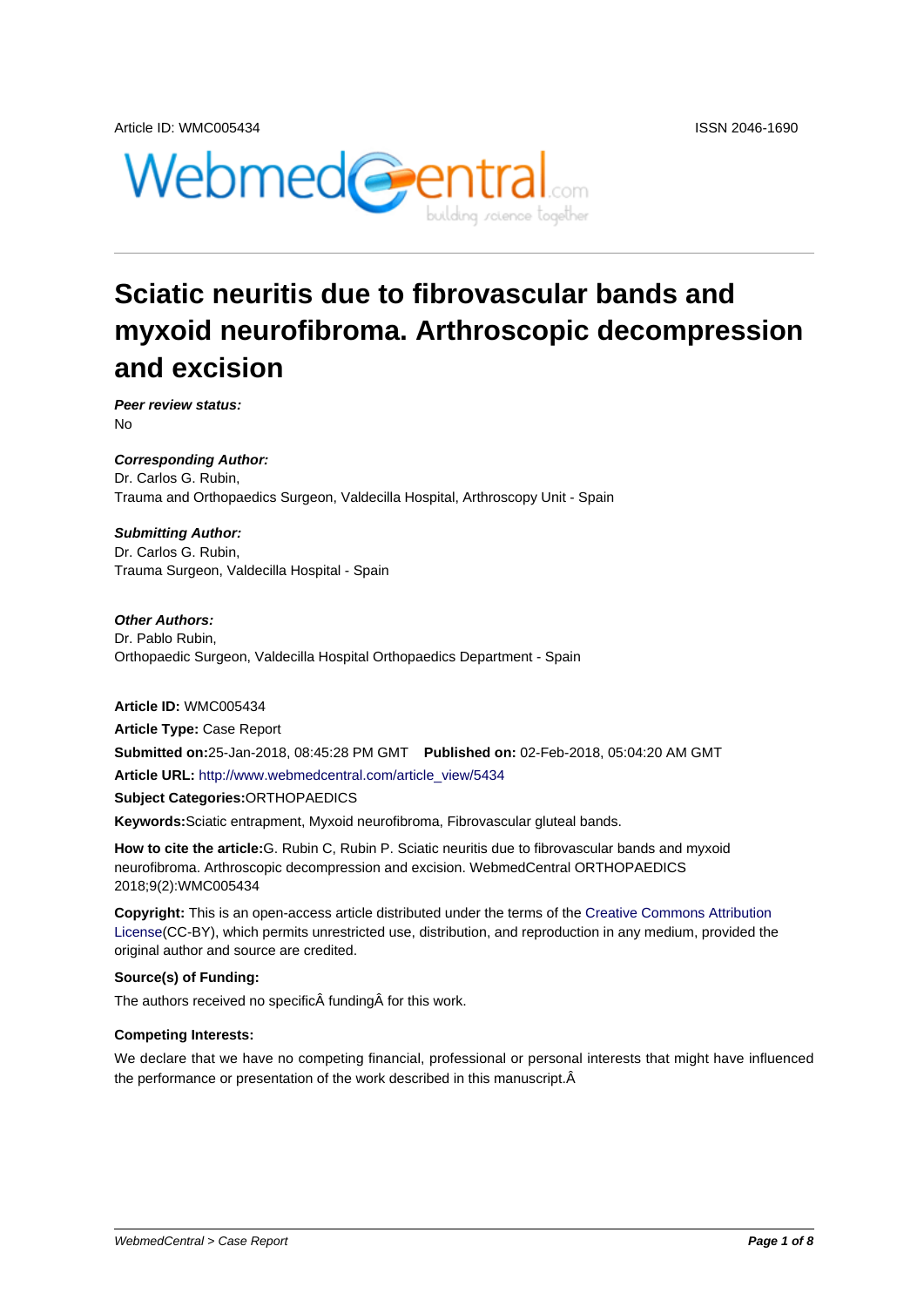# **Sciatic neuritis due to fibrovascular bands and myxoid neurofibroma. Arthroscopic decompression and excision**

**Author(s):** G. Rubin C, Rubin P

### Abstract

A 34-year-old lady was referred to our clinic due to a chronic hip and leg pain that did not improve with rehabilitation and after three corticosteroid injections. The MRI showed sciatic neuritis and sciatic entrapment due to type 3 fibrovascular bands. Arthroscopic surgery was indicated to release the nerve entrapment. A small part of piriformis was also released. During surgery, a myxoid neurofibroma 1cm long was found at one of sciatic branches, and was excised and sent to patholgy. 6 months after surgery patient was pain free and she was able to do a normal life, including minor sports like walking fast and mountain hiking.

Sciatic nerve entrapment is a relatively new patology. In the last years, new MRI protocols and technology have given us the opportunity to diagnose small areas of inflammation and nerve entrapments. Also, new arthroscopic instruments and devices let us release these entrapments during endoscopic procedures with very few complications and risks.

We are showing a case of sciatic nerve entrapment and neuritis due to fibrovascular bands and a myxoid neurofibroma. Six months after endoscopic release and excision, patient was pain free and totally recovered.

#### Introduction

The concept of fibrous bands playing a role in causing symptoms related to sciatic nerve mobility and entrapment represents a challenge for orthopaedic surgeons and arthroscopists. Nowadays, only a few medical centers have a team capable of diagnosing and treating this unfrequent clinical entity and everyday new data is available regarding the best indications for surgery and when, how and what exactly we have to treat around the nerve.

We report the case of a patient affected by chronic subgluteal space syndrome, secondary to two concomitant etiologies: sciatic nerve entrapment due to hypertrophic piriformis muscle, and mainly a neurovascular conflict sustained by the close contact between a redundant trunk of the inferior gluteal artery and the sciatic nerve.

### Case Report

A 34-year-old woman was seen for excruciating pain in the left buttock radiating to the posterior thigh and knee. No specific history related to any sports or heavy work. She did not work seated but walking small distances in a grocery. Her body mass index was 22. She had been treating her pain in another hospital with no relief, using antiinflamatory drugs, rehabilitation and corticosteroid injections. Ultrasound only showed some sciatic neuritis and inflammation around the piriformis muscle.

The first step was to order an MRI, that showed sciatic neuritis and type 3 fibrovascular bands around the nerve, mainly coming from the inferior gluteal artery. We recommended the patient to undergo arthroscopic surgery to excise a small amount of piriformis muscle and to excise the fibrovascular bands, giving the nerve movility and decreasing the inflammatory entrapment causing neuritis and neuralgia.

The surgery was done with the conventional technique, excising all the fibrovascular bands around the nerve, the bursitis and scar tissue around it, and testing the movility and entrapment around the piriformis, where some disection was made to free the nerve. During the procedure, a 1-2cm long cyst-like formation was found adjacent to one of the main nerve branches, and was also excised and sent to pathology examination. The procedure took 4 hours and was made with no traction, with general anesthesia and spinal anesthesia. We used epinefrine in saline solutions and 60-100mg Hg pressure pump. Hemostasia and coagulation with electrocautery were esential during the work around the nerve.

The day after surgery, the patient started walking with crutches, taking celebrex 200mg once a day and ice 4 times a day. Also, in the 4th day postop she started to swim. The sutures were removed at 20 days and crutches too.

Since the first day after surgery, the patient was able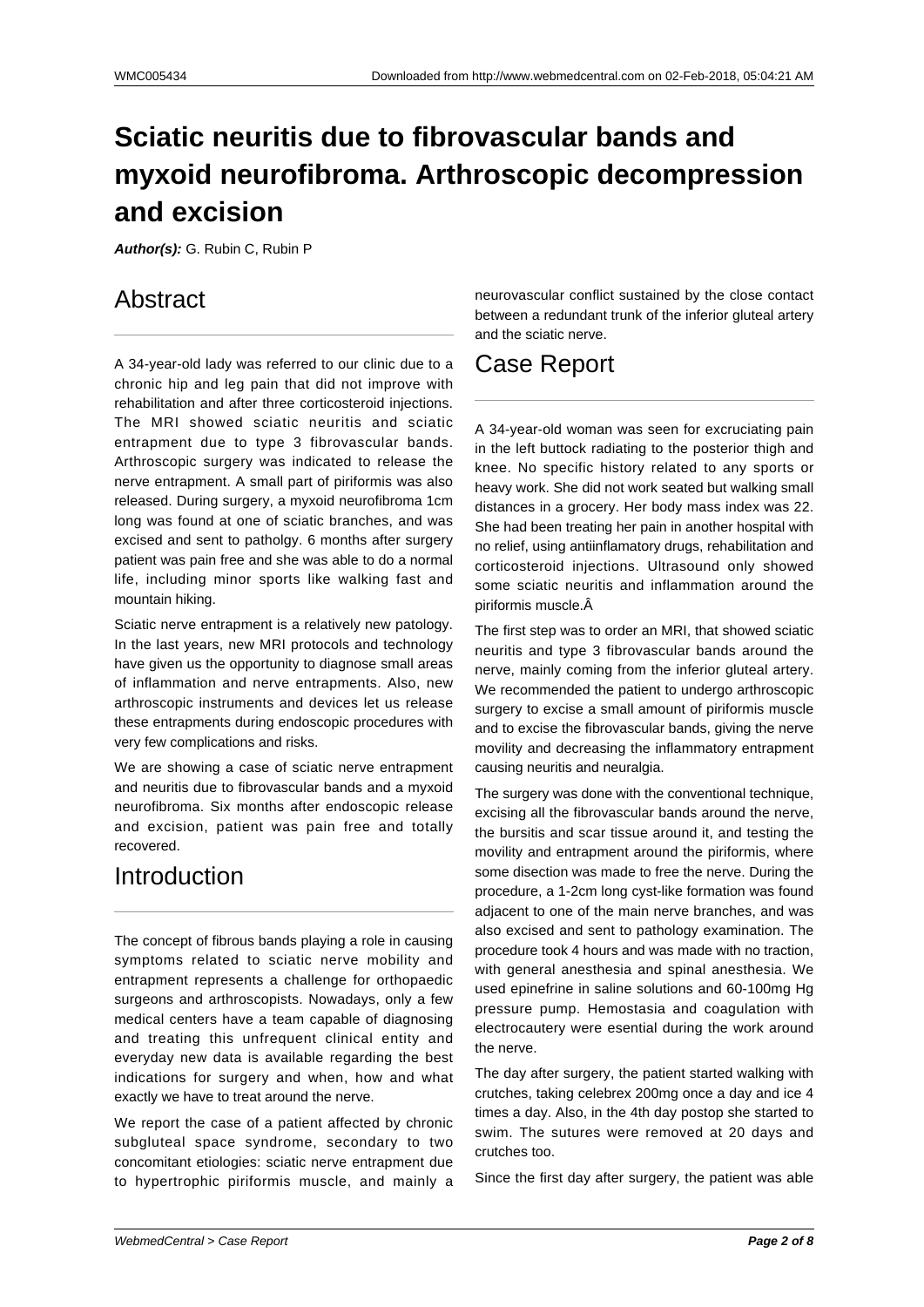to climb the stairs to her fifth-floor apartment with little pain at the beginning and no pain after the second visit on the 20th day.

The WOMAC score improved from 36,7 points preop to 89,8 points at 6 months postop. The patient started working at 4th month postop but continued going to physical therapy daily 2 months more.

### **Discussion**

Sciatic entrapment due to fibrovascular bands is a rare condition that may eventually require decompression through the release and excision of the bands. Although open techniques have shown satisfactory results with a low incidence of complications, the arthroscopic decompression is a predictable treatment that allows to diagnose any other patholgies and permits to free the nerve with low risks and complications. Like any other arthroscopic technique, the incidence of adverse events is lower than the open method. The only problem of the arthroscopic release is taht requieres a long learning curve based in other endoscopic surgeries and also peritrochanteric surgeries, and the surgeon must be aware of the diversity of the sciatic anatomy and the peritrochanteric and subgluteal anatomy. We presented this case as an example of good result of arthroscopic sciatic nerve release and also an example of how arthroscopic evaluation of the subgluteal space can sometimes find pathology that MRI is not showing because of its size or because of the lack of a dynamic diagnostic test at this machine.

#### References

1.Hernando, M.F., Cerezal, L., Pérez-Carro, L. et al. Skeletal Radiol (2015) 44: 919. https://doi.org/10.1007/s00256-015-2124-6 2.Martin HD, Shears SA, Johnson JC, Smathers AM, Palmer IJ. The endoscopic treatment of sciatic nerve entrapment/deep gluteal syndrome. Arthroscopy. 2011;27(2):172–81.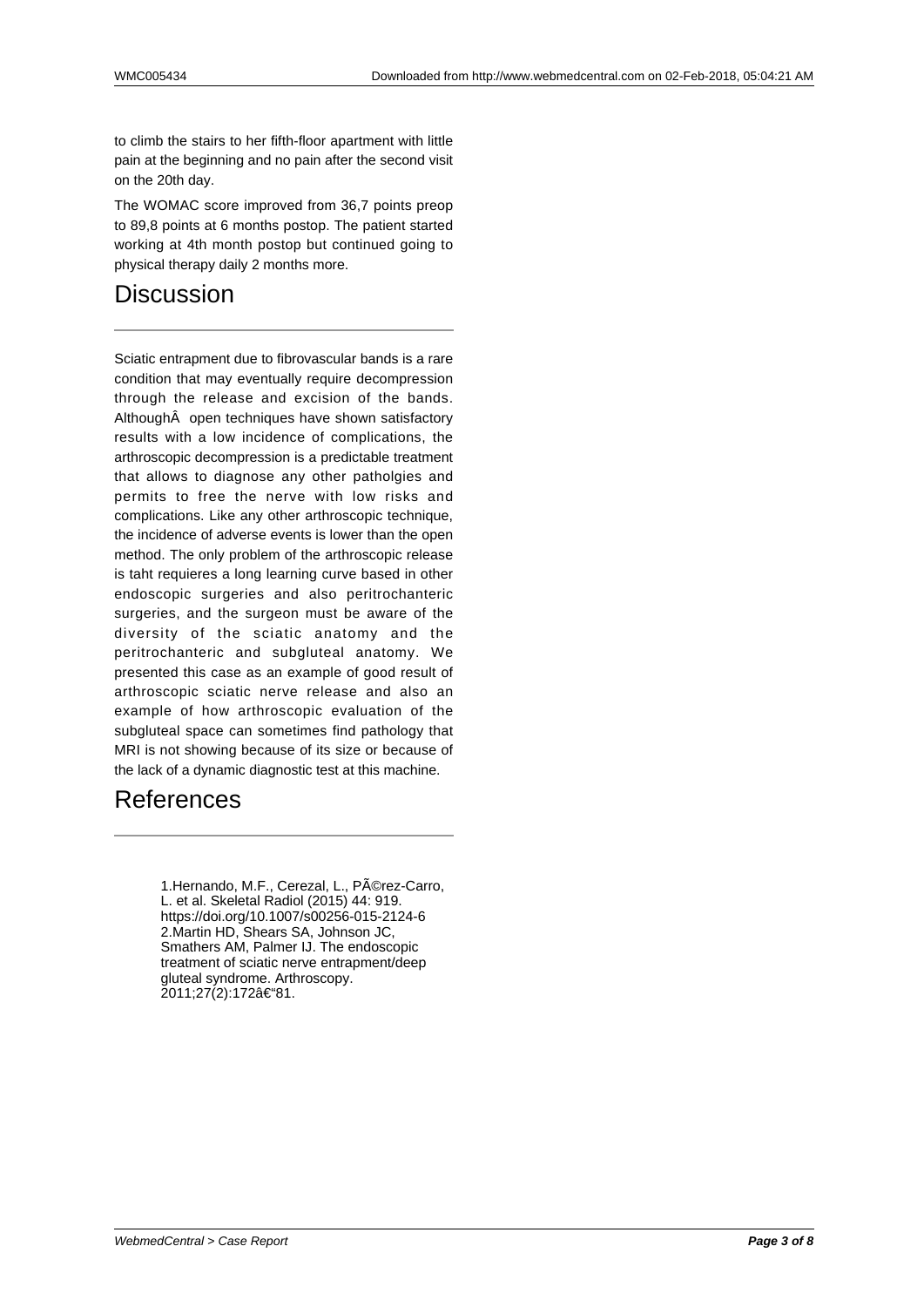### Illustration 1

Peritrochanteric Bursitis. At first view, the sciatic nerve appears at its distal part sourrounded by inflammed bursa and signs of previous corticosteroid injections



# Illustration 2

Cleaning fibrosis and scar tissue around the nerve an its roots. Thick fibrovascular bands can be seen.

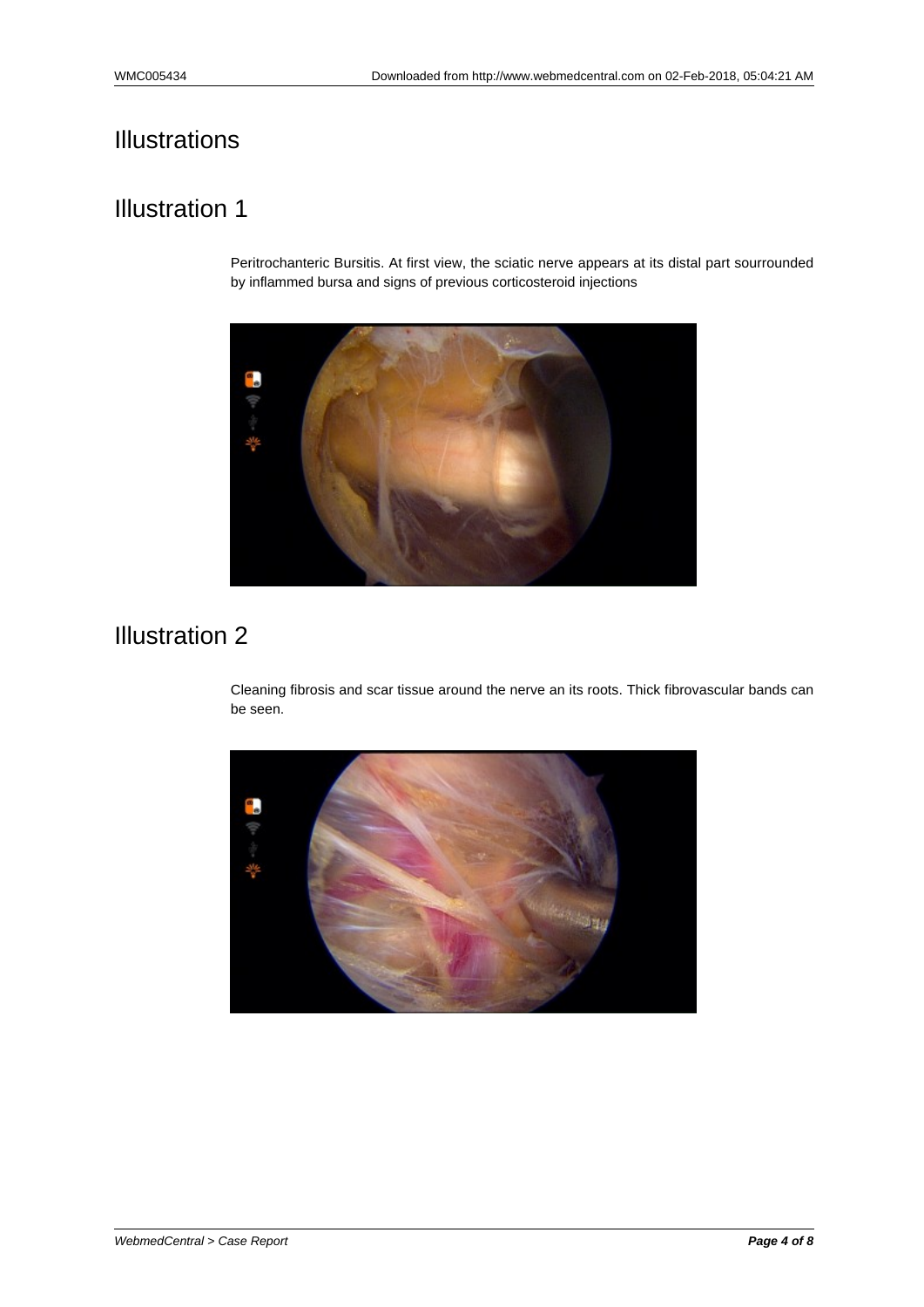Cleaning fibrosis and scar tissue around the nerve an its roots. Thick fibrovascular bands can be seen.



### Illustration 4

Scar tissue as result of injections

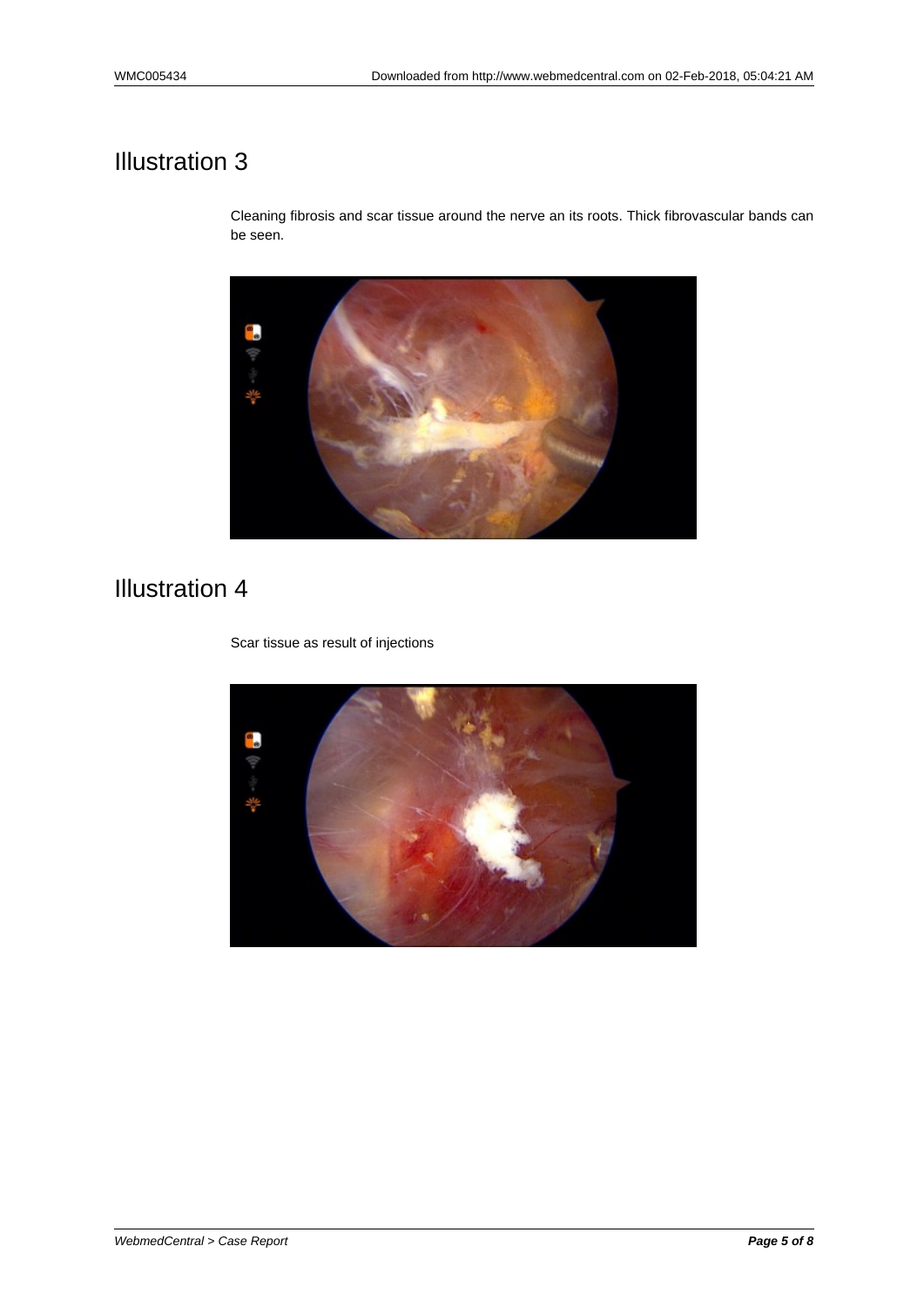Illustration 6

Myxoid neurofibroma extirpation



Scar tissue, fibrovascular bands and myxoid neurofibroma around sciatic nerve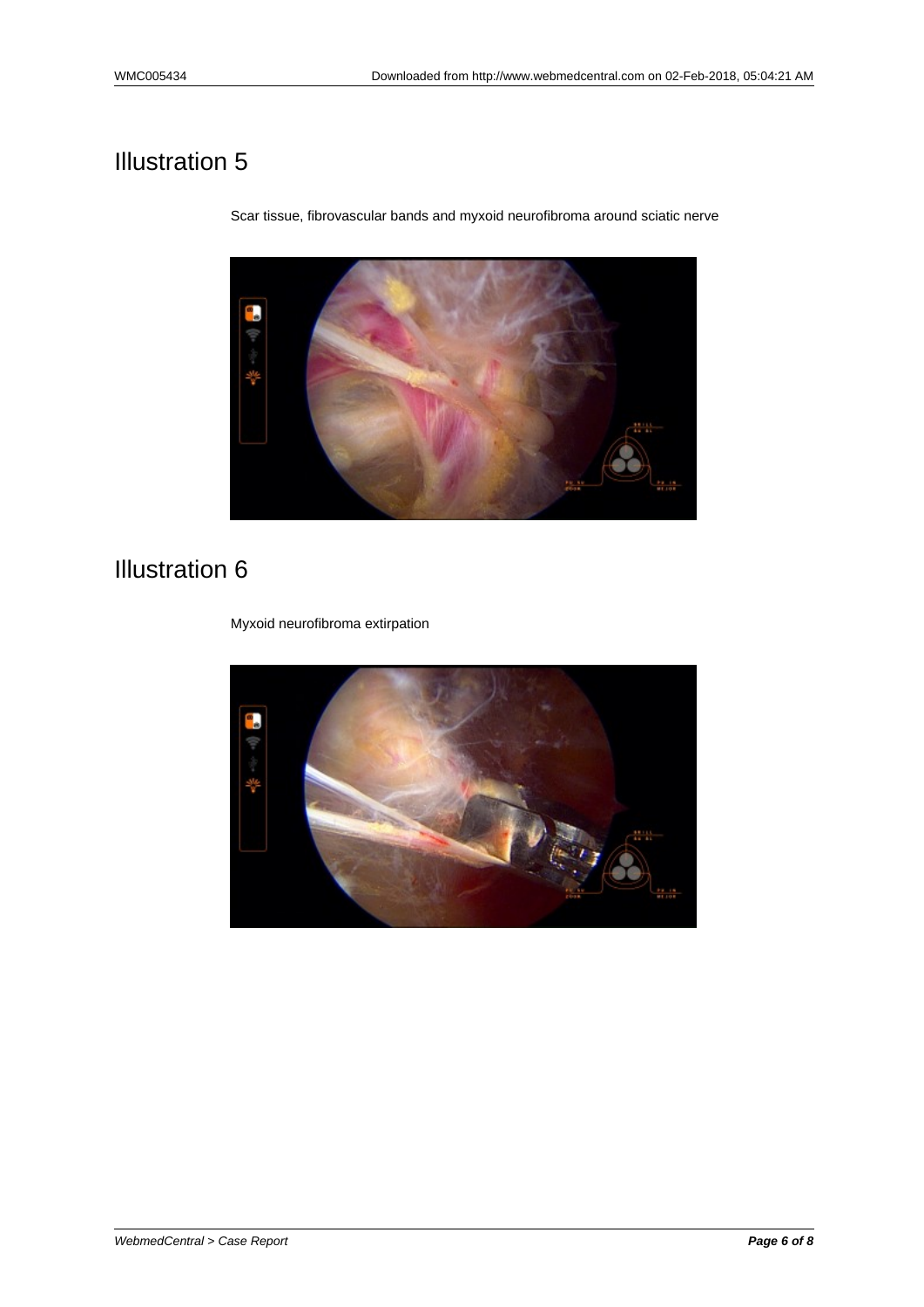Sciatic nerve cleaning



# Illustration 8

Freed Sciatic nerve